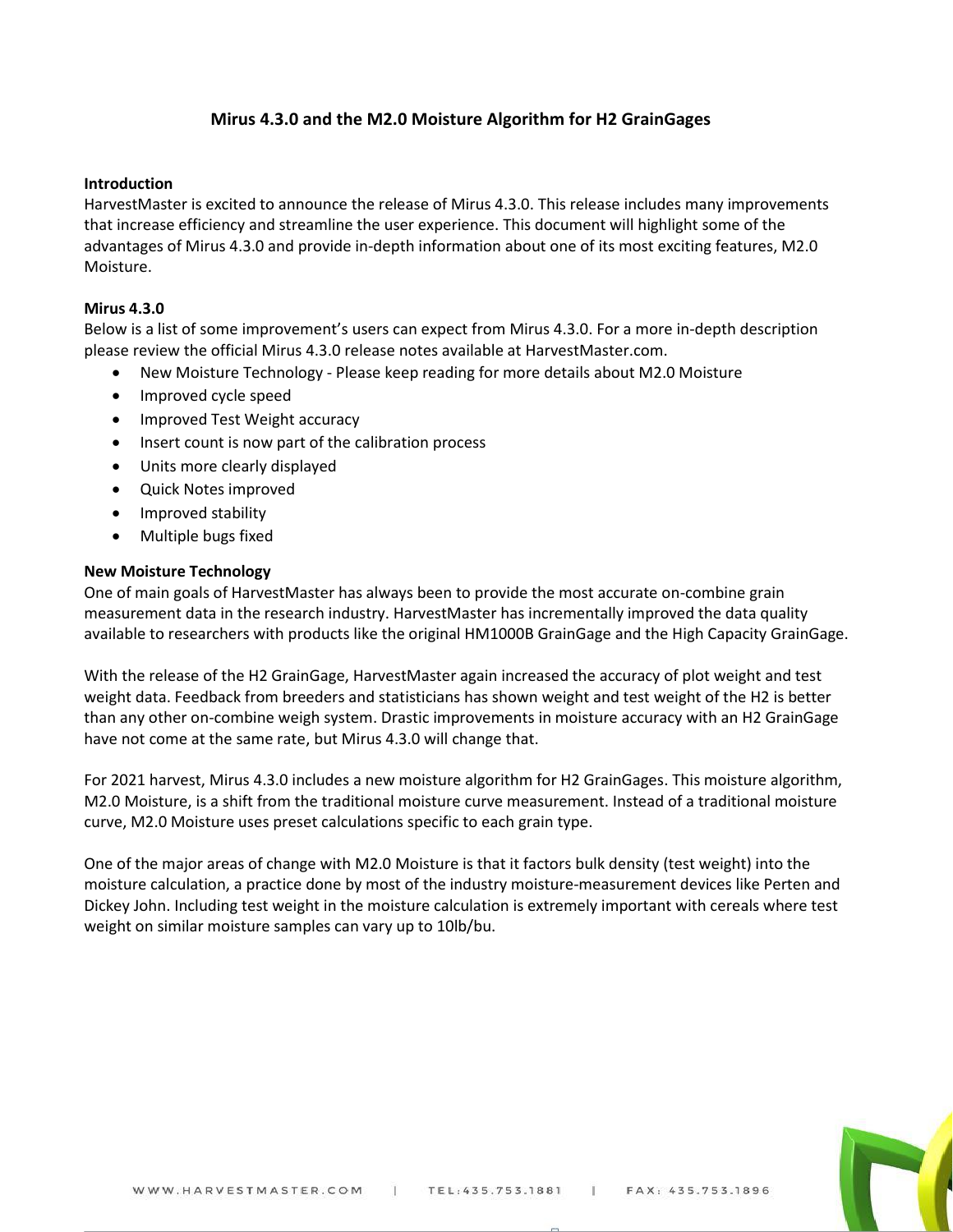Below is an example of the improvement in moisture accuracy of wheat samples when including test weight with the new M2.0 Moisture model.

| <b>Ref Moisture</b><br>(%) | <b>Moisture without Test Weight</b><br>(%) | <b>M2.0 Moisture</b><br>(%) | <b>Test Weight</b><br>(lb/bu) |
|----------------------------|--------------------------------------------|-----------------------------|-------------------------------|
| 10.4                       | 10.3                                       | 10.4                        | 59.4                          |
| 11.1                       | 13.3                                       | 10.7                        | 64.0                          |
| 11.3                       | 9.9                                        | 11.8                        | 54.1                          |

### **M2.0 Moisture Advantages**

- Simple to use—select grain type—preset algorithm for calculating moisture for the following grains are available
	- o corn, wheat, barley, soybean, canola (OSR), and oats
- Tested over the last 2 years on over 1000 plots with over 150 different varieties of grain
- Factors test weight into the final moisture measurement
- Does not use a traditional moisture curve with multiple data points
- Cycle 2 3 grain samples in typical range of moisture and test weight to set the Offset Coefficient
- Moisture model based on collected data with multiple varieties
- Results of field testing show a dramatic improvement in accuracy over EM2 moisture curves used previously with H2 GrainGages and greater comparison to benchtop standards
- No need to collect and cycle grain with multiple moisture samples through the full moisture range
- No need for planting large calibration plots at each location
- Eliminates out-of-order moisture readings
- Models for corn, wheat, barley, soybean, canola, and oats more models to come
- Calibration does not change through the season or maturity zones
- Can be used with all EM2 or EM3 moisture sensors
- No upgrade charge for switching to M2.0 Moisture model
- Mirus 4.3.0 for all H2 GrainGages
- Training Video and user guide available for download

# **Disadvantages**

- Only available in 2021 with Mirus software available for SDK and other 3<sup>rd</sup> party harvest programs in 2022
- No moisture models for less common harvested crops flax, sorghum, triticale, edible beans. Standard EM moisture curves should be created for these crops.

# **Conclusion**

HarvestMaster is excited to offer Mirus 4.3.0 for the 2021 harvest season available for download at harvestmaster.com. We're confident our customers will see improved measurement results and enjoy an improved version of Mirus where several other software improvements have been made. Please review the data below that shows moisture outputs from the same samples calculated by three different methods including EM Moisture (previous model), M2.0 Moisture (new model), and a reference UGMA moisture. For questions or training, please contact HarvestMaster for more details and support.